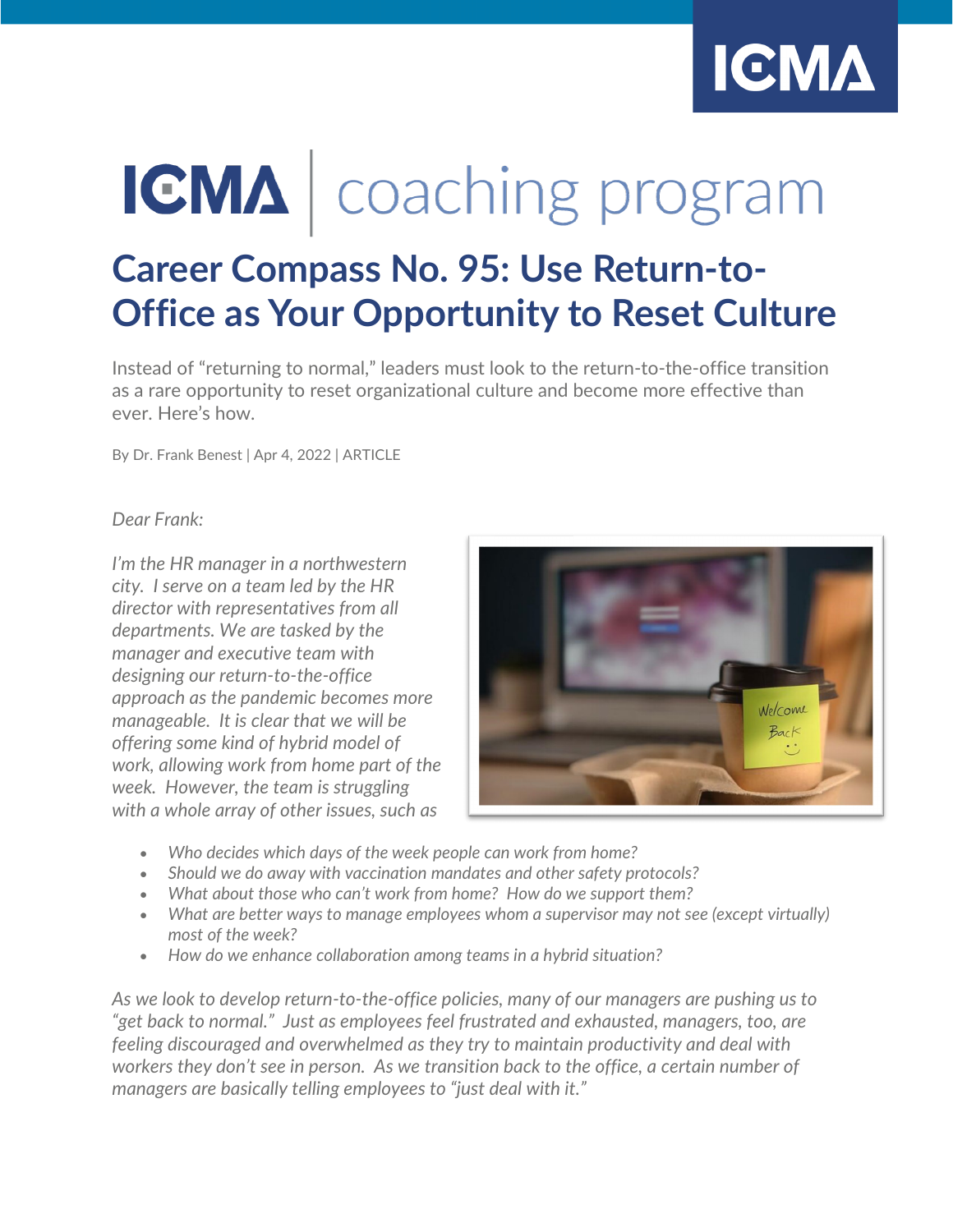Your manager and executive team should task a cross-functional group to look at these key post-pandemic organizational questions. As local government employees transition back to the office, senior management certainly needs to "zoom in" and focus on running the business. At the same time, senior management must also "zoom out" and ascertain how to transform the business as they confront new realities.

While new policies and protocols, such as safety measures and scheduling are important, I suggest that the bigger issue is using the return-to-the-office as an opportunity to reset organizational culture.

## **What did management look like during the shutdown?**

For many local government agencies, managing remote teams was difficult. While some managers became more detached, many managers reverted to traditional management practices and behaviors. For instance, some managers

- Became more directive and controlling of team members and their work.
- Focused on analytic and task-based work.
- Demonstrated less enabling, coaching, and support of team members.
- Did not facilitate collaboration across silos.
- Provided fewer opportunities for professional development.

(See Julian Birkinshaw, ["Managing in a Virtual Workplace—Making Use of All Possible](https://www.forbes.com/sites/lbsbusinessstrategyreview/2021/07/16/managing-in-a-virtual-workplacemaking-use-of-all-possible-levers-of-influence/)  [Levers of Influence,](https://www.forbes.com/sites/lbsbusinessstrategyreview/2021/07/16/managing-in-a-virtual-workplacemaking-use-of-all-possible-levers-of-influence/)" forbes.com, July 27, 2021.)

## **What is the business case for post-pandemic culture change?**

The big issues for organizations in all sectors are post-COVID talent challenges. Local government organizations cannot address their internal and external adaptive challenges without talent. The problem is that talent is mobile—it can go anywhere, anytime.

We have all become aware of the "Great Resignation." Talent is fleeing organizations in the private, nonprofit, and public sectors. The MissionSquare Research Institute recently surveyed state and local government employees and found that 52% were considering leaving their government agencies in the next 12 months. (See MissionSquare Research Institute, "2021 Updated Survey Results: [Public Sector Employee Views on Finances and](https://slge.org/wp-content/uploads/2021/07/2021-updated-survey-results-public-employees-and-covid.pdf)  [Employment Outlook Due to COVID-19.](https://slge.org/wp-content/uploads/2021/07/2021-updated-survey-results-public-employees-and-covid.pdf)")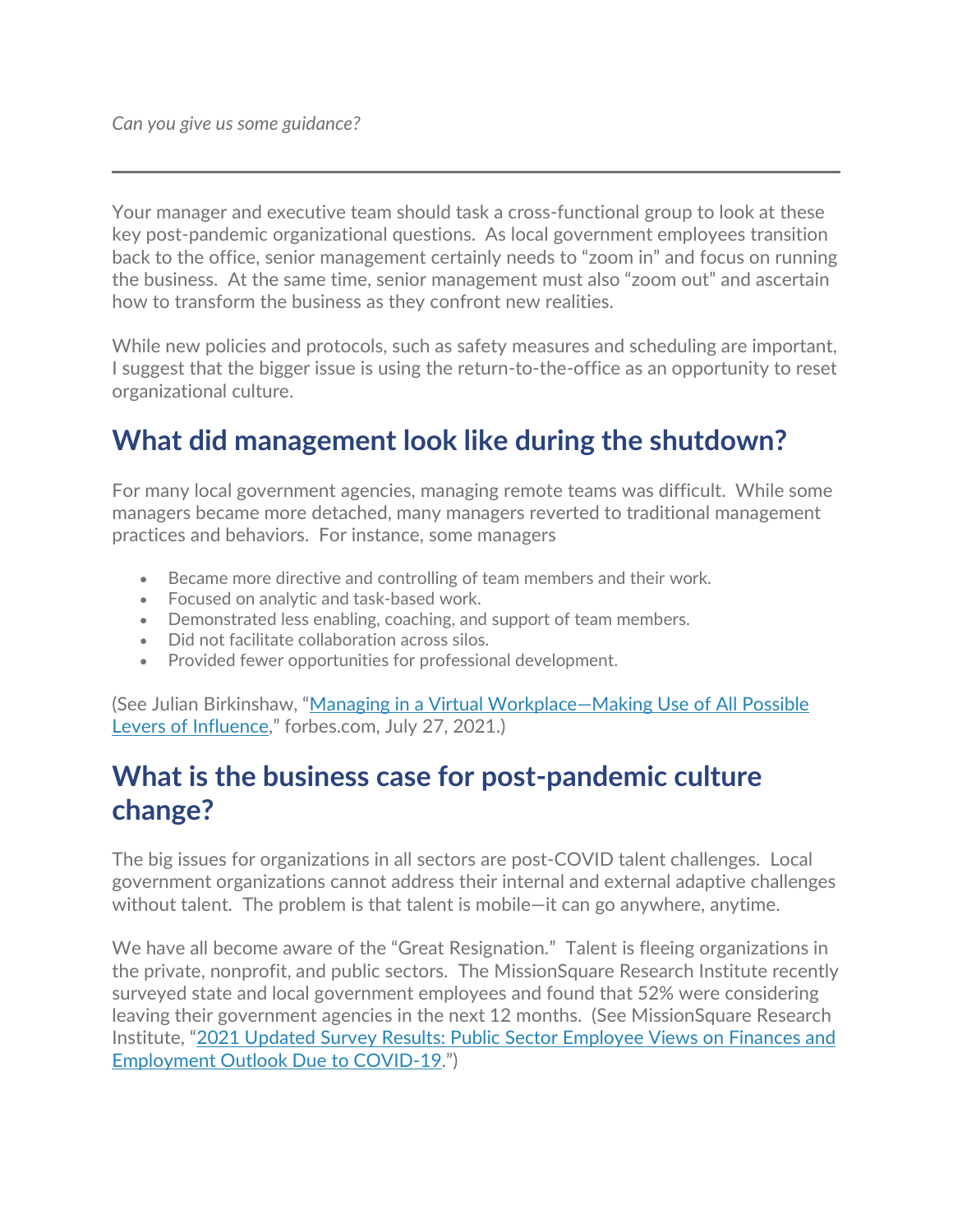In response to talent retention issues, most senior leaders are trying to retain employees with a transactional approach of enhancing compensation and benefits. Given inflation and a desire by employees for more flexibility and other benefits that are more familyoriented, enhancing compensation and benefits makes sense. However, on the whole, employees are focused on relational issues (i.e., do I feel that I belong) that influence whether they stay or go. (See McKinsey & Company "['Great Attrition or 'Great](https://www.mckinsey.com/business-functions/people-and-organizational-performance/our-insights/great-attrition-or-great-attraction-the-choice-is-yours) 

Attraction'-The Choice Is Yours," McKinsey Quarterly, September 8, 2021.) This is a big disconnect that will undercut an organization's talent retention efforts.

*"TALENT IS MOBILE—IT CAN GO ANYWHERE, ANYTIME."* 

In the past, it was all about what employers wanted from employees. Now it is all about what

employees want and need. In most organizations, senior management has not made the shift in mindset.

In a recent Work Trend Index report, 60% of 30,000 employees surveyed felt that top management needed to prioritize positive culture as employees return to the office. (See ["The Next Great Disruption Is Hybrid Work—Are We Ready?,](https://www.microsoft.com/en-us/worklab/work-trend-index/hybrid-work)" Work Trend Index, microsoft.com, March 22, 2021.) In the past, building an engaging culture was a nice, discretionary thing to think about. Now it is a key business necessity if local governments are to survive and thrive in the post-pandemic.

## **What is "organizational culture"?**

Culture is perceived by most of us as a fairly squishy concept. Culture is simply defined as "the way we do things around here." Culture is built through a commitment to certain beliefs expressed in a set of behaviors practiced by organizational members. (See Dan Rockwell, ["Solution Saturday: Culture in Two Words,](https://leadershipfreak.blog/2016/04/16/solution-saturday-culture-in-two-words/)" Leadership Freak blog, April 16, 2016.) Culture is basically the underlying operating system of the organization.

The current culture—the way we do things around here—is built over time. Likewise, to change and enhance organizational culture requires sustained effort one step at a time. Positive culture change requires a sustained "long march" (Jim Collins, Great By [Choice,](https://www.jimcollins.com/books/great-by-choice.html) 2011).

## **What are the key elements of a vital, energizing culture?**

In a post-pandemic environment, employees want a culture characterized by "connection." (See Michael Lee Stallard, ["To Cope with Labor Shortages, Raise Emotional](https://corp.smartbrief.com/original/2021/07/cope-labor-shortages-raise-emotional-compensation)  [Compensation,](https://corp.smartbrief.com/original/2021/07/cope-labor-shortages-raise-emotional-compensation)" SmartBrief blog, July 9, 2021.) Each employee wants to feel that

- My work matters.
- I belong here.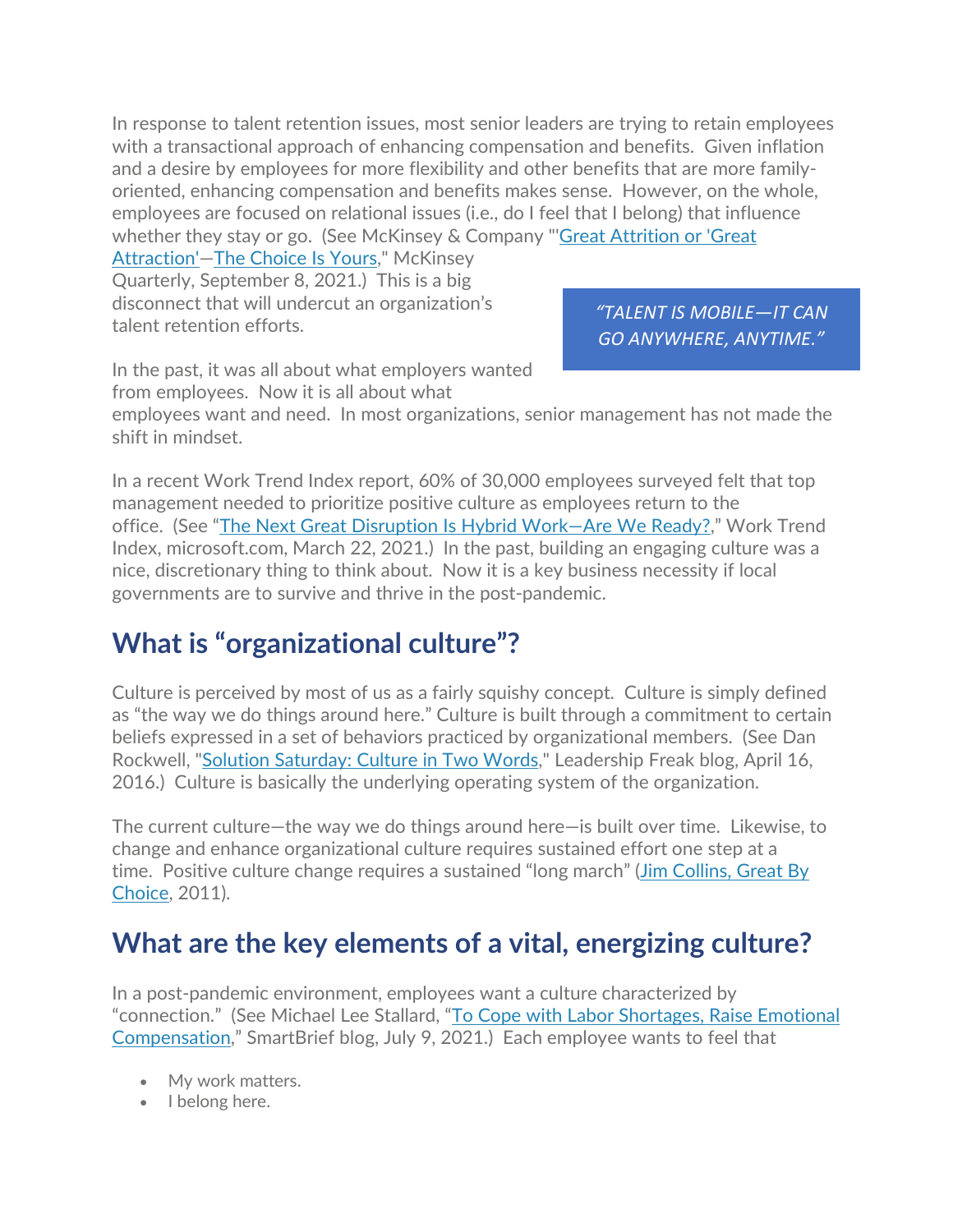- The organization and my team-mates care about me.
- My contributions are valued and recognized.
- My family commitments are not disregarded.
- I am learning and growing.
- The organization aims to help me advance in my career.
- I have flexibility and autonomy within certain guide-rails.
- My well-being is important to the organization's leadership.

(See [Career Compass No. 85: To Thrive in Post-Pandemic, Enhance the Employee](https://icma.org/articles/article/career-compass-no-85-thrive-post-pandemic-enhance-employee-experience)  [Experience.](https://icma.org/articles/article/career-compass-no-85-thrive-post-pandemic-enhance-employee-experience))

## **What are the benefits of a great culture?**

A great culture has many benefits to an organization. A great culture:

- Promotes talent attraction and retention (people want to join a local government and stay).
- Fosters productivity and performance.
- Generates employee engagement and commitment.
- Creates trust between management and line employees.
- Promotes collaboration and innovation.
- Helps create employee satisfaction.

To create a more vital, energizing culture and accrue the benefits identified above, consider the following approaches.

### **Make on-site the new off-site**

In developing a hybrid work model, your team must think through the advantages and disadvantages of remote vs. office work.

Most studies indicate that productivity for remote workers has remained the same or has increased during the pandemic. For many employees, there are fewer distractions at

*"POSITIVE CULTURE CHANGE REQUIRES A LONG MARCH."* 

home and more ability to focus. Others with children or elderly parents at home might want to return to the office because they cannot focus on work at home.

What has suffered with remote work is collaboration across silos. Research from

Microsoft indicates that cross-functional collaboration has decreased by up to 25% (See Ron Carlucci, ["Rebuilding Relationships Across Teams in a Hybrid Workplace,](https://hbr.org/2021/11/rebuilding-relationships-across-teams-in-a-hybrid-workplace)" hbr.org, Nov 10, 2021.) No one team or department can address, much less solve, a big adaptive problem, such as public health, affordable housing, or traffic congestion. During the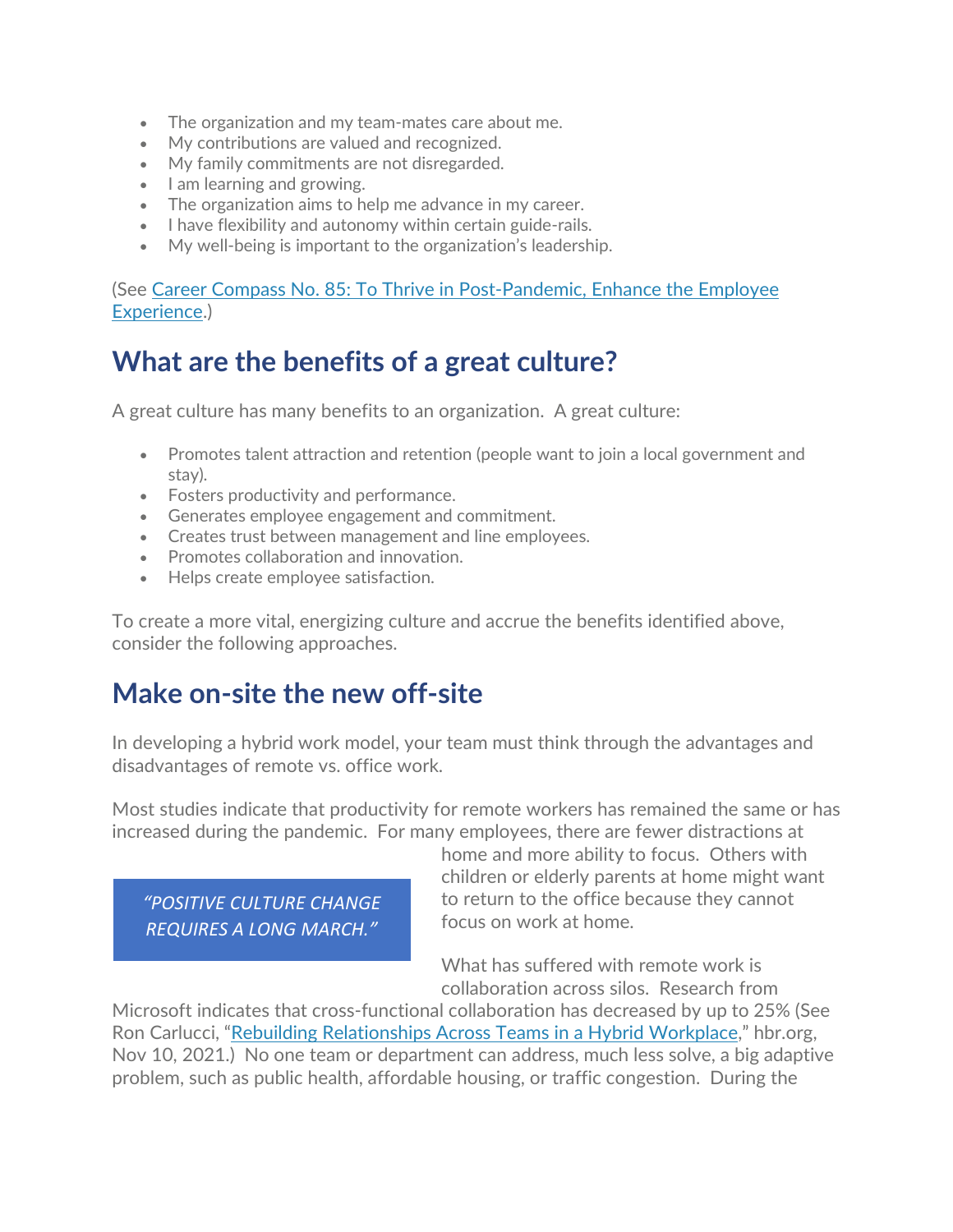pandemic, most communication and collaboration have been within team or division or department silos, not across silos.

The other big problem with remote work is "weaker ties" with others outside the team and a general lack of connection with the organization. Good managers with peopleoriented skills have been able to maintain communication and connection within the team, but it has been difficult to forge a sense of connection outside the unit.

Consequently, an organization should not want to bring people back to the office to do computer work or other individual work that can be done remotely. Rather, on-site should become the new off-site (See Erica Keswin, ["In the Hybrid Era, "On-sites Are the](https://hbr.org/2022/01/in-the-hybrid-era-on-sites-are-the-new-off-sites)  [New Off-sites,](https://hbr.org/2022/01/in-the-hybrid-era-on-sites-are-the-new-off-sites)" hbr.org, Jan 6, 2022.) Pre-pandemic, organizations used off-site meetings for team building, culture-building, strategic or creative thinking, and alignment

across units. Bringing people back to the office should focus on purposeful on-site activities that generate new ideas across units, promote creative thinking and collaborative problemsolving across silos, and build a sense of connection and identity for the whole organization.

*"MAKE ON-SITE THE NEW OFF-SITE."* 

The goal is creating an environment in which employees look forward to going into the office.

## **Think about office architecture**

Local governments do not have a lot of extra money to significantly reconfigure their offices. However, as employees return to the office, agencies must be thoughtful about tweaking the configuration of offices in order to promote communication, collaboration, and innovation. While people need individual spaces to do focused work, there needs to be communal spaces for people to "bump into each other," interact, and share ideas. These informal spaces may include kitchenettes, small eating areas, coffee/tea stations, patios, or other spaces for people to sit and talk.

## **Focus on people-centered leadership**

To build over time a culture of connection that is engaging, the big issue is re-skilling managers so they exert people-centered leadership. Old-school management ("my way or the highway") will just exacerbate the exit of talent who seek a sense of purpose, desire to feel that they belong and are valued, and want more flexibility, autonomy, and growth and development.

In resetting organizational culture, the key relationship is between the manager and his/her direct reports.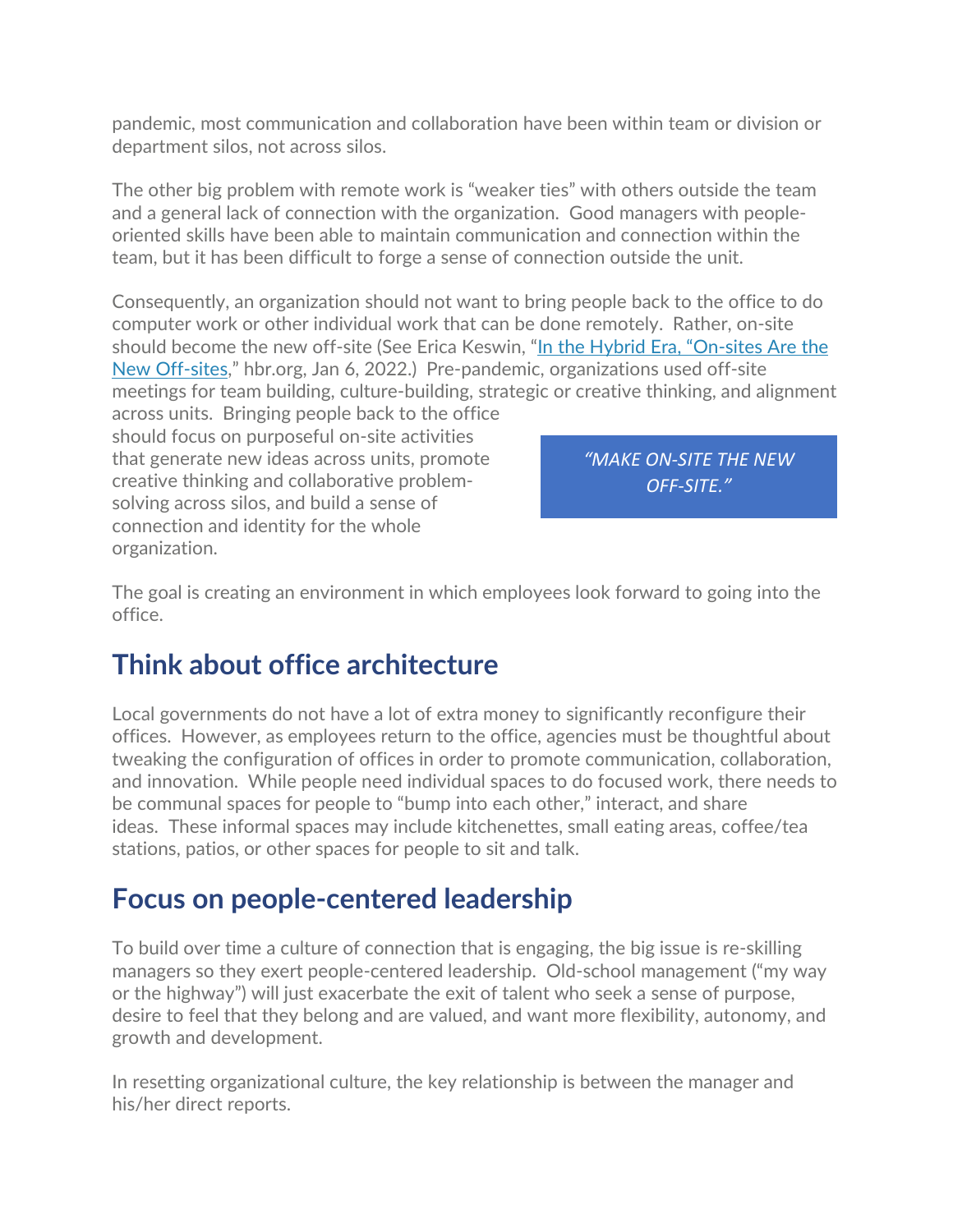Positive change happens (or does not) in the middle of the organization. In building a better culture, the role of mid-managers is paramount.

To re-orient and engage mid-managers in this post-pandemic challenge of resetting the culture, top management must

- Discuss with mid-managers post-COVID talent challenges.
- Collect information from employees on what they need and want and share this data with managers.
- Train mid-managers with a focus on "soft" people skills, including coaching.
- Encourage managers to conduct "stay interviews" with direct reports.
- Identify role models among mid-managers and reward and celebrate them.

## **Redefine productivity**

Pre-COVID, managers could directly supervise employees in-person. Productivity was often defined by "bottoms in the seat" with an emphasis on completing certain tasks. With remote or hybrid work, managers cannot easily supervise in an over-

*"EMPLOYEES WANT DIRECTION, NOT DIRECTIONS."* 

the-shoulder manner. Productivity must be redefined to focus on outcomes and results, allowing employees the autonomy within certain guide rails to "figure it out" and produce the desired results. Productivity should also include positive participation and contributions on teams and support of others.

Employees want direction, not directions. (See Lazlo Bock, ["5 New Rules for Leading a](https://hbr.org/2021/11/5-new-rules-for-leading-a-hybrid-team)  [Hybrid Team,](https://hbr.org/2021/11/5-new-rules-for-leading-a-hybrid-team)" hbr.org, Nov 17, 2021.)

## **Conduct "stay interviews"**

To help retain talent and in the process enhance organizational culture, managers should be trained in how to conduct "stay interviews." A stay interview is a one-on-one interview between a manager and an employee. The purpose of the interview is to learn what will keep the employee working with you and elicit what would entice the employee to leave you.

Here are some typical stay interview questions that elicit key information from the employee:

- What do you like most about your work?
- In your work here, where do you find meaning and purpose?
- What keeps you here?
- What would entice you away?
- What do you want to learn this year?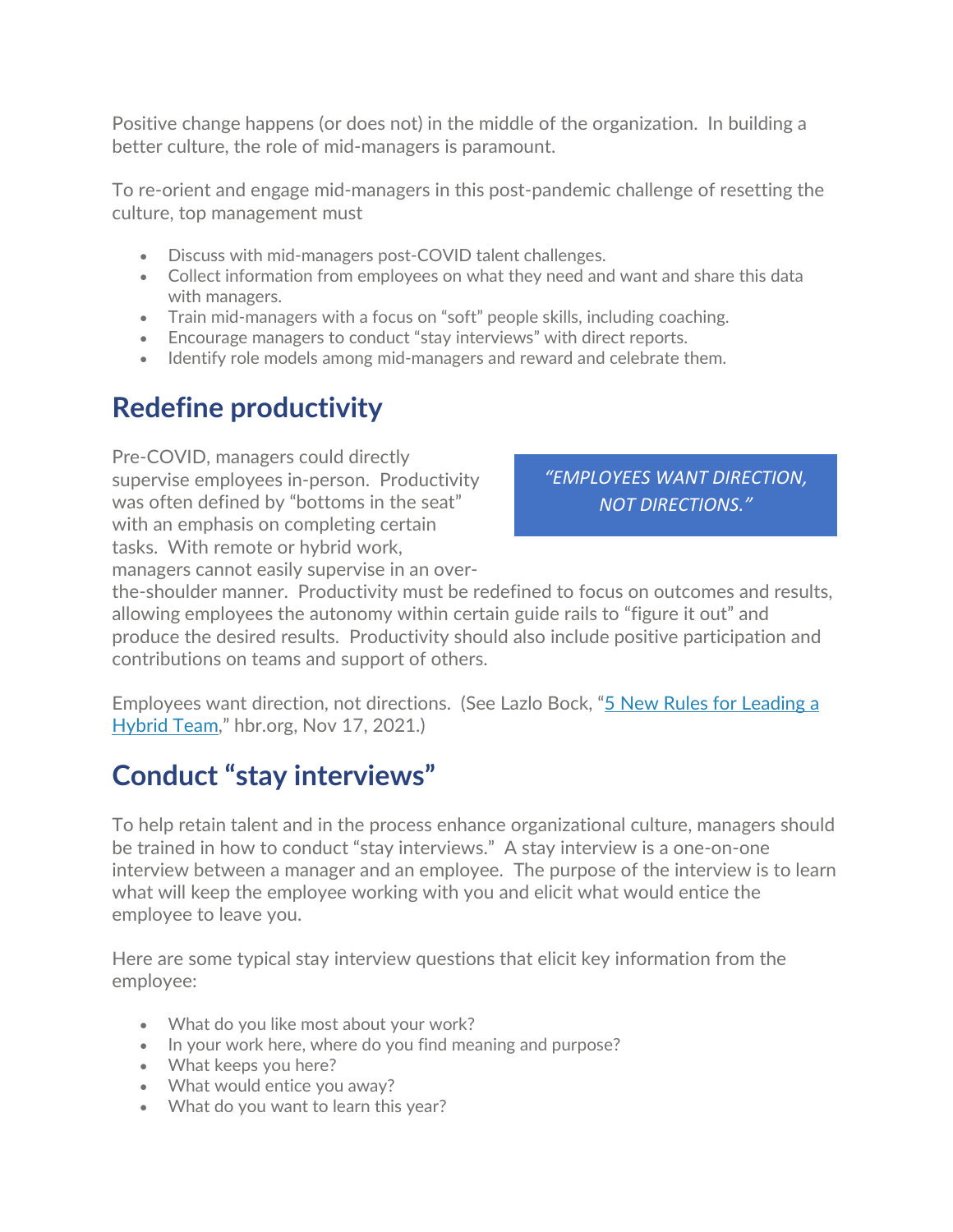- What makes for a great day at work?
- What do you wish you had more time to do?
- What brings you down on the job?
- Is there anything you'd like to change about your job to make it more meaningful or rewarding?
- Do you feel recognized for your accomplishments?
- What strengths or talents do you have that aren't being used?
- How can I or the organization help you reach your career goals?
- What are things you are doing that you would like to stop doing or delegate to others?
- If you could wave a magic wand, what changes would you make in the work environment?
- What threatens your peace of mind, your health, or personal fulfillment?
- What can we do to ensure we keep you with us?

## **Take some initial steps to reset culture**

Under the auspices of your city manager and department heads, your team can guide the organization as it moves to reset or enhance the culture. With your guidance, your agency might want to consider a variety of steps.

#### **1) Start conversations with employees**

With some training and support from top management, managers must explore with employees the pandemic experience. Managers can ask:

- What are you proud of accomplishing during the shut down?
- What was difficult and challenging, both professionally and personally?
- What did you miss from the pre-COVID work experience?
- What practice, protocol, activity or micro-innovation would you like to continue as we return to work?
- What are some pre-pandemic practices that we should now jettison?
- In respect to your work, what do you need and want from me as the pandemic becomes more manageable?

#### *"OFTENTIMES OUR MEETINGS PRODUCE INFORMATION OVERLOAD AND POINTLESS INTERACTION."*

Managers need to acknowledge some of the positive lessons learned from work-fromhome (i.e., we solved problems in different ways) as well as the loses (death of loved ones, the loss of connections), both professionally and personally. We need to celebrate and grieve.

To surface and acknowledge the emotions and feelings of employees, it is important that you share some of your own experiences, challenges, and resulting emotions during the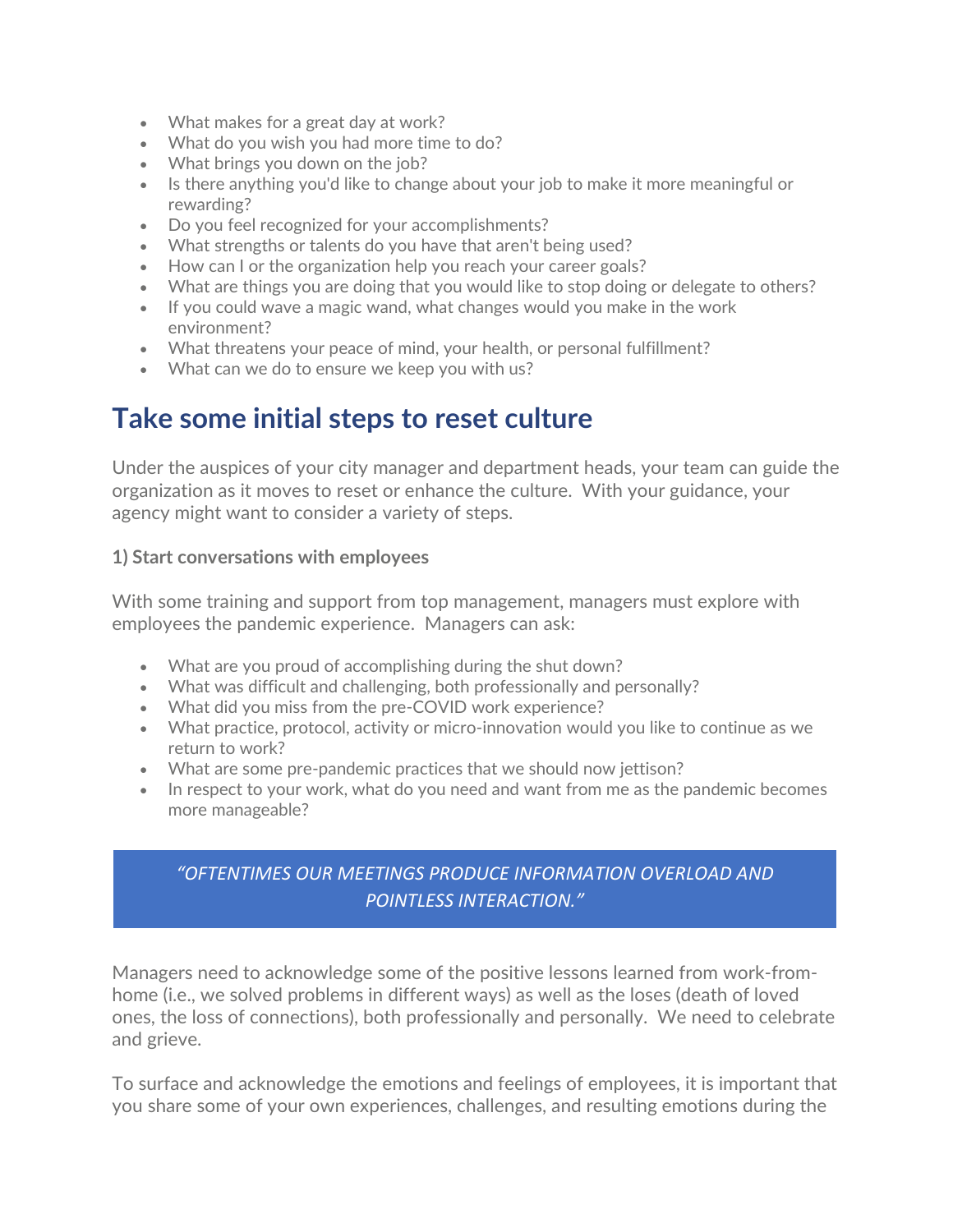shut down. By showing some vulnerability and demonstrating empathy, you create connection with others.

Once you have engaged most employees at all levels in these conversations, summarize what you heard and identify themes that can be addressed. Share the summary with all, including the governing board as appropriate.

#### **2) Publicly declare your intention to help build a better culture**

Employees want to know that top management is committed to building a better organizational experience for all. Therefore, senior leaders must state their intent in many ways and forums. Being intentional and public about its commitment will make top management more transparent about its efforts and more accountable. By helping people see progress along the way, the organization demonstrates that employees are valued and that management cares.

#### **3) Conduct a return-to-the-office reorientation**

With the active engagement of top management, including the chief executive (and perhaps the mayor or chair of the governing board), the organization can conduct a culture relaunch or re-orientation for all employees. As part of this relaunch, you can:

- Acknowledge the work and family challenges of the pandemic.
- Celebrate some of the micro-innovations achieved, such as new online services or creative support of small businesses.
- Honor those who died, including family members.
- Share stories of pandemic "heroes" and "heroines," including field workers and public safety staff who could not work from home
- Highlight employee safety protocols.
- Discuss upcoming stay interviews.
- Identify efforts to ramp up professional development opportunities.
- Offer mental health resources, such as an employee assistance program.
- Preview the new focus on the employee experience and culture of the organization.
- Provide a "welcome back" kit with sanitizers, masks, some agency swag, such as a welcome back coffee mug, and/or a gift card from a local cafe.

#### (See Herman Trend Alert, ["Post-COVID Re-Orientation,](https://hermangroup.com/alert/archive_6-2-2021.html)" June 2, 2021.)

It is important to do a formal reset.

#### **4) Respond to what you hear**

Some responses to what you hear require top management and/or governing board action (such as paying for remote work expenses or providing childcare benefits). However, many responses can be accomplished on an individual or team level. For example, individual managers can: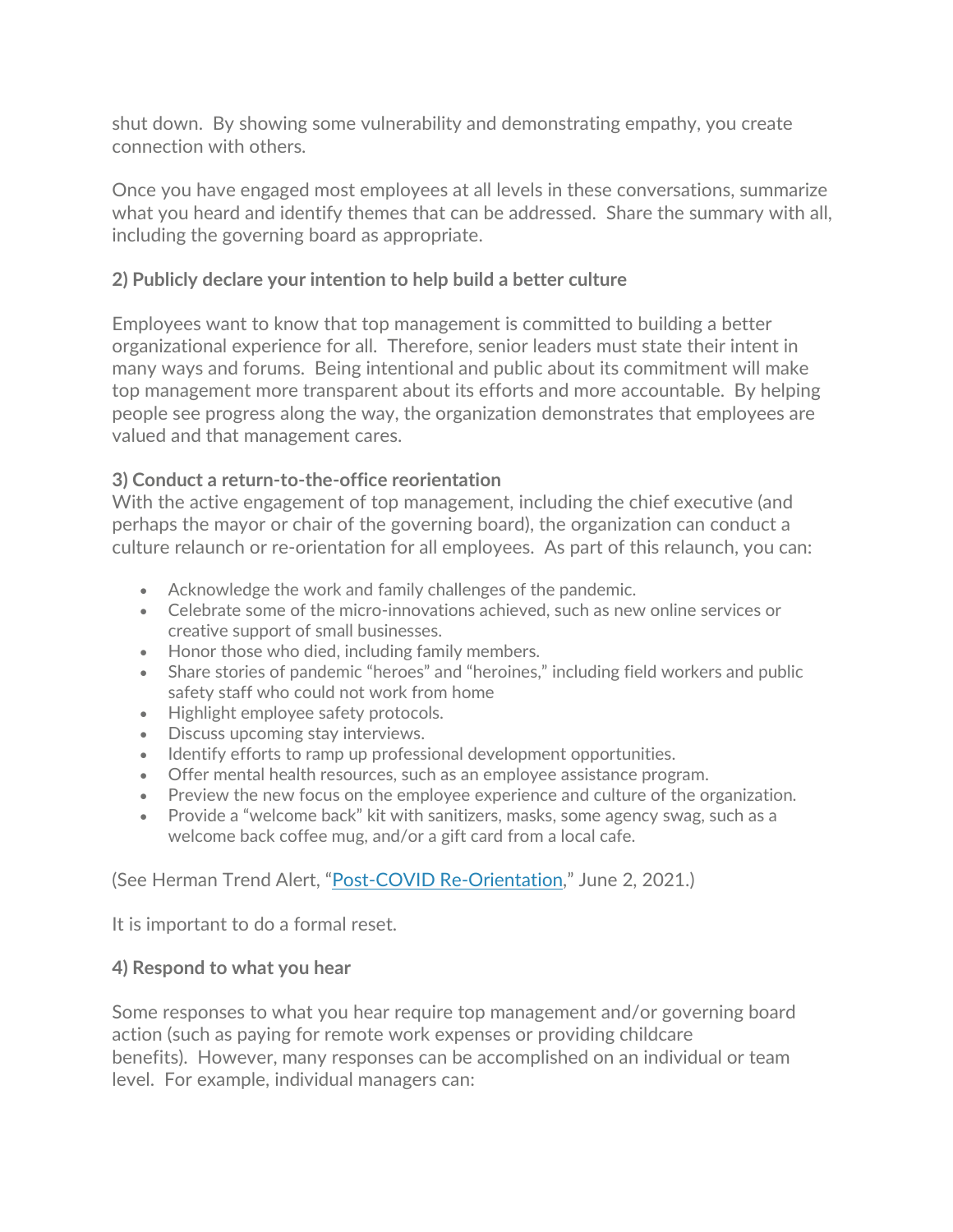- Provide more flexibility in terms of when or where work is done.
- Get to know individual employees on a more personal basis.
- Express more appreciation for the contributions of team members.
- Conduct professional development conversations with each direct report.
- Reform meetings (see below).
- Focus on outcomes achieved vs. time on task or individual activities in order to evaluate performance.

All of these actions build positive culture, one behavior at a time.

#### **5) Discuss the costs of doing nothing**

Good change agents help people consider the future if nothing changes. Ask employees: What kind of organization will we have in 6 or 12 months if we do nothing? If nothing changes, how are we interacting together? How are we feeling? Are we making the positive difference that we want to make? (See Dan Rockwell, ["4 Steps to Defining a](https://leadershipfreak.blog/2022/02/11/4-steps-to-defining-the-win/)  [Win,](https://leadershipfreak.blog/2022/02/11/4-steps-to-defining-the-win/)" Leadership Freak blog. Feb 12, 2022.)

#### **6) Explore what success looks like**

After exploring the do-nothing option, you must help people see what will be different if you all work together to enhance the culture. Ask employees: What will success in 6 to 12 months look like? How will be people be interacting? What will people be feeling? What added value or positive difference will we be making?

#### **7) Reform meetings**

Typically, we in local government spend a lot of time in meetings. With the shut down, we have spent even more time in meetings and are now experiencing Zoom fatigue. A recent Work Trend Index report substantiates an increase in the productivity of knowledge workers that masks an exhausted workforce: 82% of surveyed employees indicated that they were more productive. At the same time, 54% of employees

*"LOCAL GOVERNMENTS ARE AT AN INFLECTION POINT."* 

reported that "I'm overworked," and 39% of employees "feel exhausted." Oftentimes our meetings produce information overload and pointless interaction.

To make matters worse, the Work Trend Index indicates that while communication

within silos has increased, work has become more siloed. Shrinking networks across silos have undercut collaboration and innovation.

(See ["The Next Great Disruption Is Hybrid Work—Are We Ready?,](https://www.microsoft.com/en-us/worklab/work-trend-index/hybrid-work)" Work Trend Index, microsoft.com, March 22, 2021.)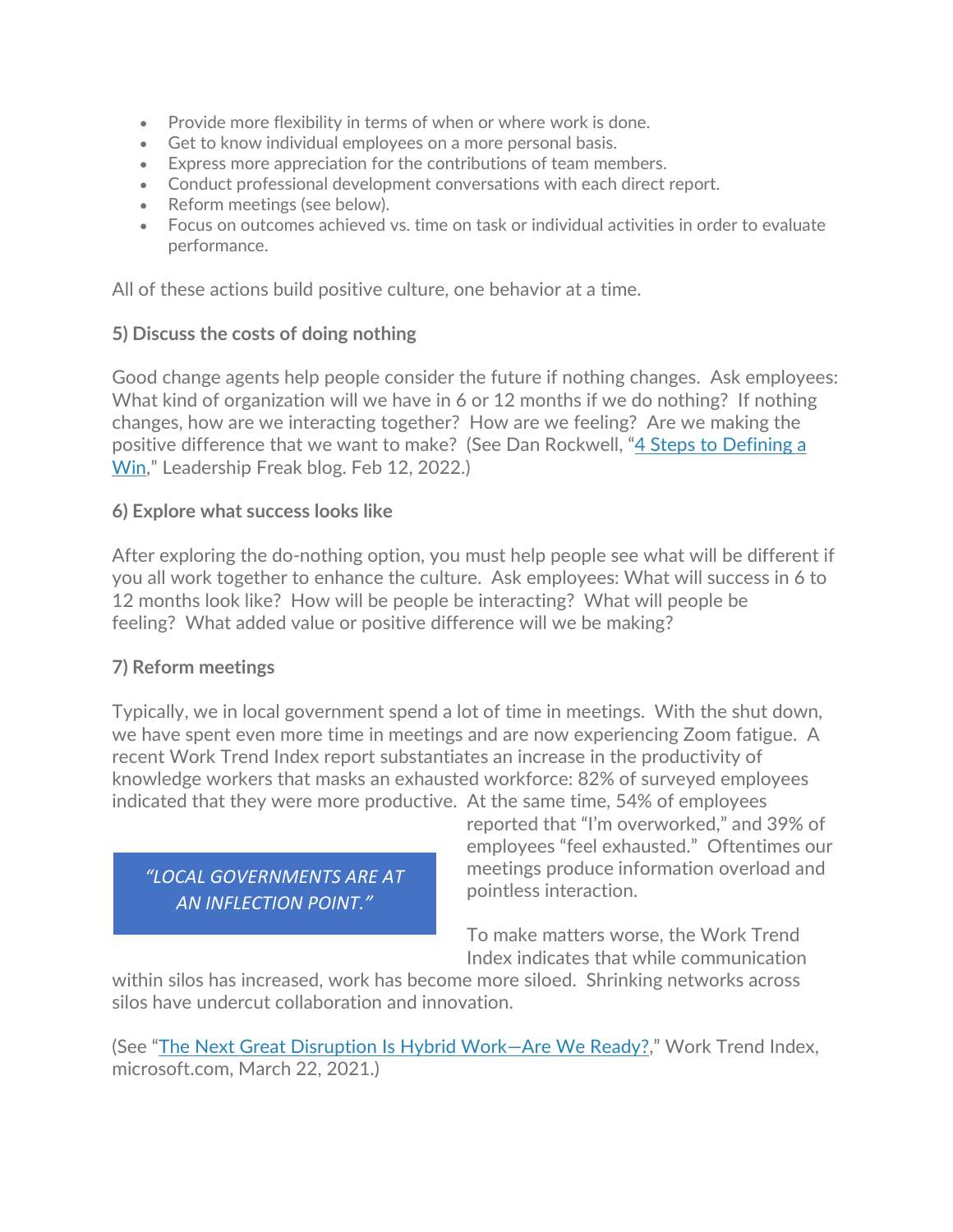Meetings have three possible functions:

- 1. Information-sharing
- 2. Critical decision-making
- 3. Creative problem-solving

To reform meetings, local government managers need to intentionally reduce the number of meetings and refocus the remaining meetings on key decisions and idea creation. Information-sharing can easily happen outside of meetings via email or other online platforms.

#### **8) Focus on immediate opportunities**

To immediately take some positive steps with others, ask: What tangible steps can we all take as we return to the office? How do the frequency and function of our meetings change? How can we all start the day in the office (i.e., with a brief team "huddle") to enhance our culture? What learning or development opportunities can we all make happen?

Another check-in session or sessions with employees about "how are we progressing?" can be conducted in 3-6 months from the relaunch.

#### **9) Align all systems**

To support a stronger, more energizing and engaging culture, top management must work to align all organizational systems, including:

- Recruitment: What kind of employees with what kind of capabilities, aptitudes, and values do we need to support our desired culture?
- Management training: What kind of re-skilling do we need for managers so they help create the culture that we desire?
- Performance evaluation: How do we define good performance so it supports organizational culture?
- Employee recognition and rewards: How do we recognize and reward those employees who exemplify and model culture-building behaviors?
- Professional and career development: How do we actively support professional growth and career development for all employees?

As part of this effort to align organizational systems with the desired culture, senior management needs to root out inconsistencies and resolve them (i.e., don't reward managers who do not conduct development conversations with direct reports).